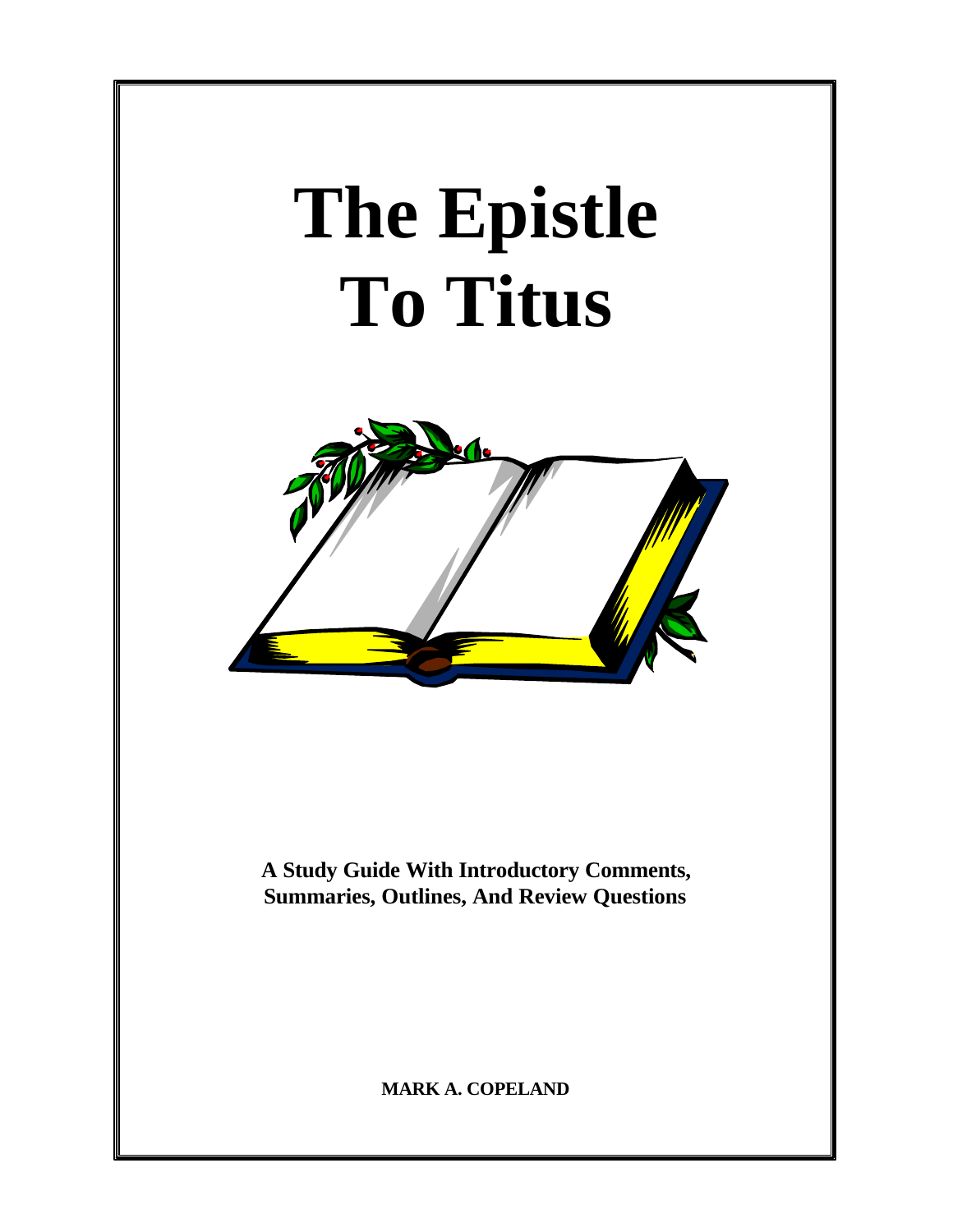# **The Epistle To Titus Table Of Contents**

| <b>Introduction</b>  | 3  |
|----------------------|----|
| <b>Chapter One</b>   | 7  |
| <b>Chapter Two</b>   | 11 |
| <b>Chapter Three</b> | 14 |

This study guide was developed in preparation for teaching adult Bible classes.

- The objectives for each section are usually things I plan to emphasize during the class.
- I have found that summarizing and outlining helps me to better understand the Word of God. It is a practice I highly recommend to others.
- w I generally delete the answers to the review questions before printing the material and giving it to the students. But that you might know what answers were intended by the questions, I have included them in these guides.

This material is from **ExecutableOutlines.com**, a web site containing sermon outlines and Bible studies by Mark A. Copeland. Visit the web site to browse or download additional material for church or personal use.

The outlines were developed in the course of my ministry as a preacher of the gospel. Feel free to use them as they are, or adapt them to suit your own personal style. To God be the glory!

#### **Executable Outlines, Copyright © Mark A. Copeland, 2001 MarkCopeland@aol.com**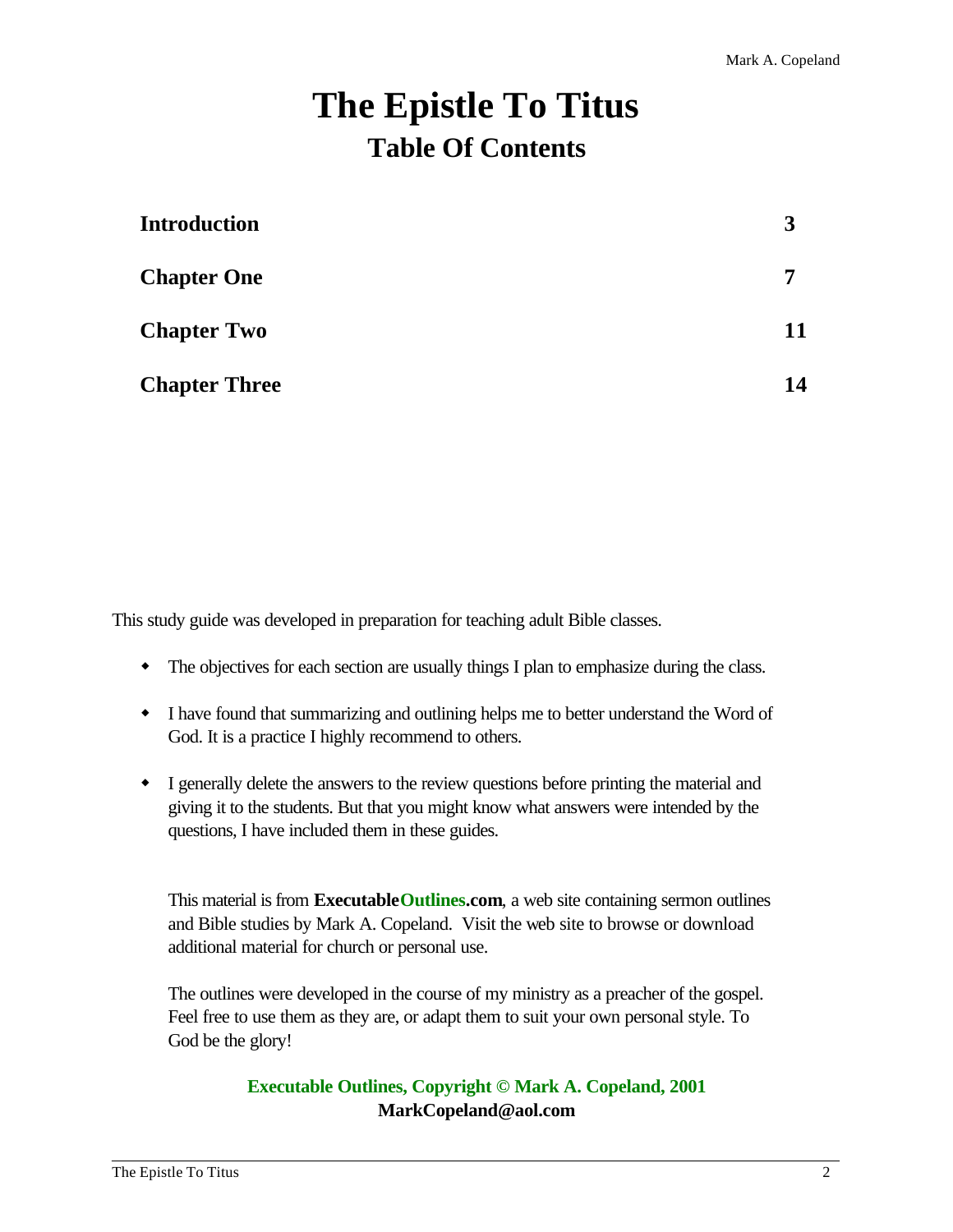# **The Epistle To Titus Introduction**

# **AUTHOR**

The apostle **Paul**, as stated in the salutation (**1:1**). The testimony of church history also provides overwhelming support that Paul is the author.

# **RECIPIENT**

**Titus**, Paul's "true son in common faith" (**1:4**). There is no mention of Titus by name in the book of Acts, but we can glean much about him from the epistles of Paul. He was a Gentile by birth (**Ga 2:3**), and accompanied Paul to Jerusalem during the controversy over circumcision (**Ac 15:1-2; Ga 2:1-5**).

During Paul's third missionary journey, Titus became his personal emissary to the church at Corinth, seeking to learn how they received his first letter. When Titus did not return to Troas as expected, Paul anxiously went on to Macedonia (**2 Co 2:12-13**). It was there that Paul and Titus finally connected, much to the relief and comfort of Paul when Titus reported how well he was received by the Corinthians (**2 Co 7:5-7,13-15**). Paul then sent Titus and two others back to Corinth, bearing the letter we call Second Corinthians, and exhorting the brethren to complete their collection for the needy saints in Jerusalem (**2 Co 8:16-9:5**).

At the time of the epistle to Titus, he had been left on the island of Crete by Paul to "set in order the things that are lacking, and appoint elders in every city" (**Ti 1:5**). If Paul's plans as expressed in this epistle materialized, then Titus left soon after the arrival of Artemas or Tychicus, and met Paul at Nicopolis in northwest Greece (cf. **Ti 3:12**). We last read of Titus that he had gone to Dalmatia (in modern day Yugoslavia) during the final days of Paul's life (**2 Ti 4:10**).

# **TIME AND PLACE OF WRITING**

The general consensus is that following his first imprisonment in Rome the apostle Paul was released and allowed to travel for several years before being arrested again. The following itinerary has been proposed by the Ryrie Study Bible:

- Paul was released from his house arrest in Rome (where we find him at the end of Acts), probably because his accusers did not choose to press their charges against him before Caesar (**Ac 24:1; 28:30**). Their case, therefore, was lost by default, and Paul was freed.
- Paul visited Ephesus, left Timothy there to supervise the churches, and went on to Macedonia (northern Greece).
- w From there he wrote 1 Timothy (**1 Ti 1:3**).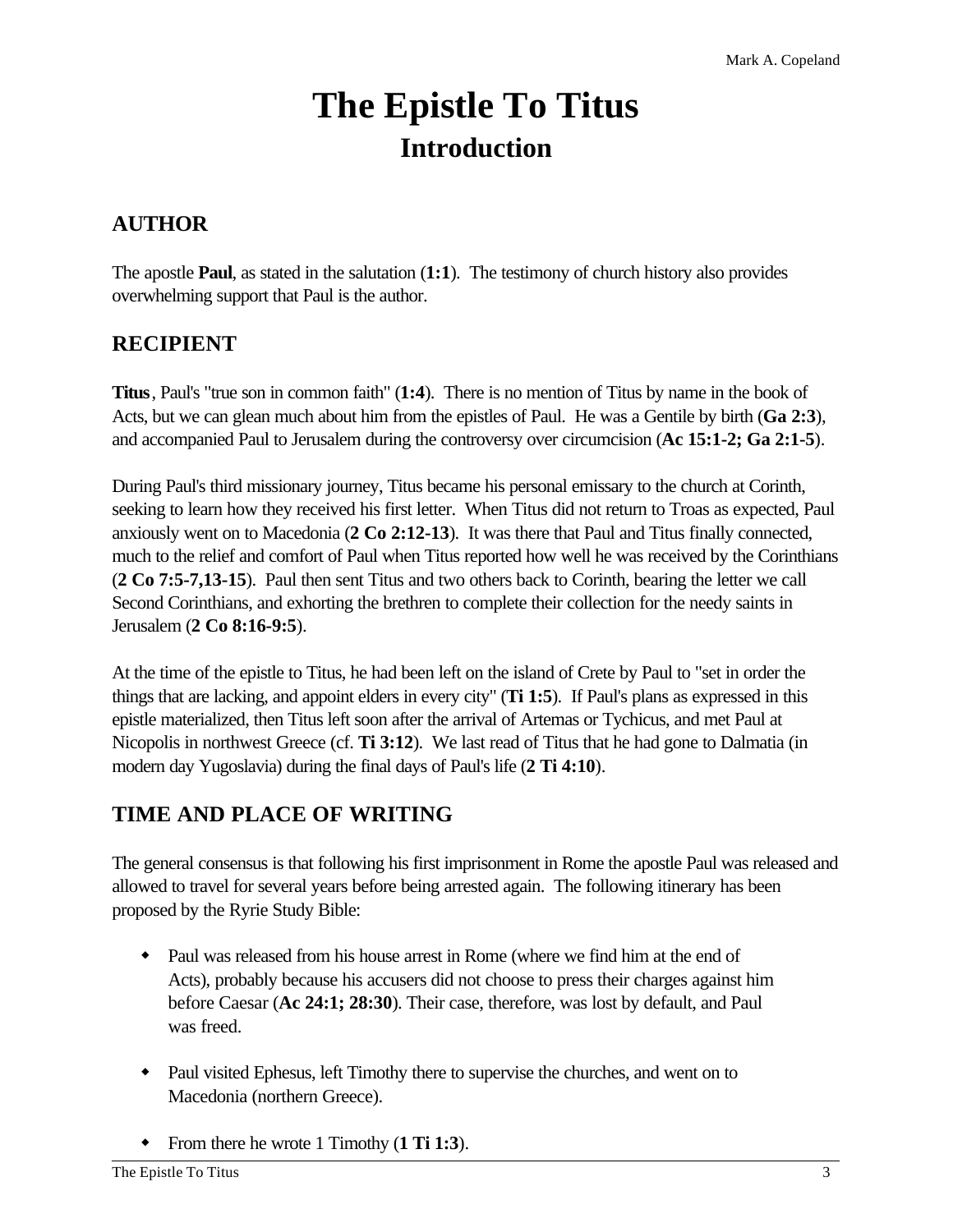- w He visited Crete, left Titus there to supervise those churches, and went to Nicopolis in Achaia (southern Greece, **Ti 3:12**).
- w Either from Macedonia or Nicopolis, he wrote this letter to encourage Titus.
- w He visited Troas (**2 Ti 4:13**), where he was suddenly arrested, taken to Rome, imprisoned, and finally beheaded.
- From Rome, during this second imprisonment, he wrote 2 Timothy.

It cannot be established with certainty, but it possible that Paul wrote this letter from **Corinth**, sometime around **63-66 A.D.**

# **PURPOSE OF THE EPISTLE**

Like his first epistle to Timothy, this letter is written to a young preacher assigned a difficult task. Evidently the churches on the island of Crete were in need of maturation, and this letter is designed to assist Titus in that work. Therefore, Paul wrote to encourage Titus:

- w To see that qualified elders were appointed in every city (**1:5-9**)
- To preach things befitting "sound doctrine"  $(2:1)$
- w To exhort the brethren to be "zealous for good works" (**2:14; 3:1,8,14**)

# **THEME OF THE EPISTLE**

The key phrase in this epistle is "good works" (**1:16; 2:7,14; 3:1,8,14**). An appropriate theme for this epistle might therefore be:

#### **"MAINTAIN GOOD WORKS!"**

## **KEY VERSE: Titus 3:8**

*"This is a faithful saying, and these things I want you to affirm constantly, that those who have believed in God should be careful to maintain good works. These things are good and profitable for men."*

## **OUTLINE**

#### **INTRODUCTION (1:1-4)**

#### **I. INSTRUCTIONS CONCERNING CHURCH ORGANIZATION (1:5-16)**

#### **A. QUALIFICATIONS OF ELDERS (1:5-9)**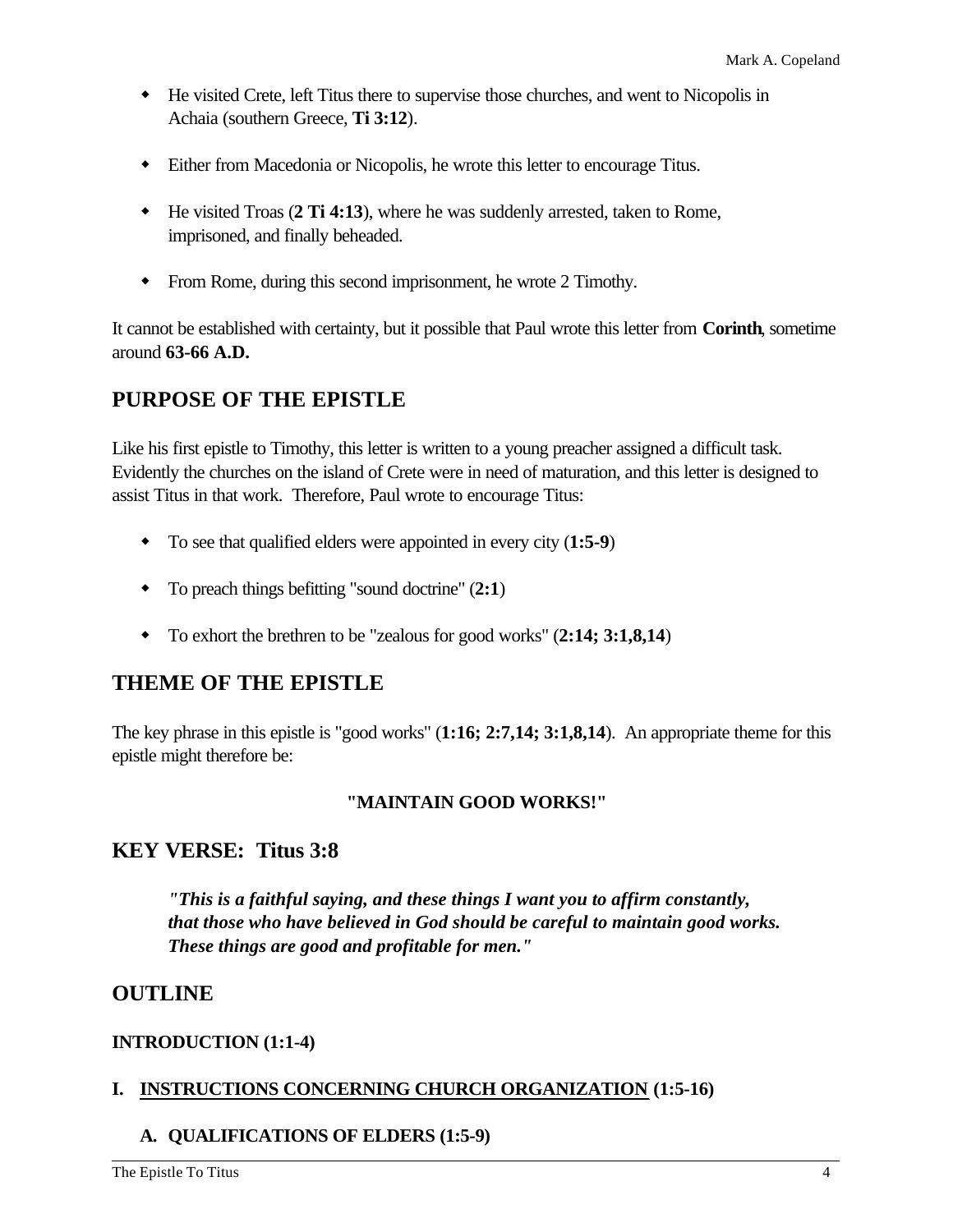#### **B. CHARACTERISTICS OF FALSE TEACHERS (1:10-16)**

#### **II. INSTRUCTIONS CONCERNING CHRISTIAN CONDUCT (2:1-3:11)**

#### **A. FOR THE OLDER MEN AND WOMEN (2:1-3)**

- **B. FOR THE YOUNGER WOMEN AND MEN (2:4-8)**
- **C. FOR THE SERVANTS (2:9-14)**
- **D. FOR THE BRETHREN IN GENERAL (3:1-11)**

#### **CONCLUSION (3:12-15)**

#### **REVIEW QUESTIONS FOR THE INTRODUCTION**

- **1) What were the circumstances in which we first find Titus and Paul together? (Ga 2:1-5)** - Titus had accompanied Paul in attending the conference in Jerusalem regarding circumcision
- **2) Why was Paul adamant in not allowing others to compel Titus to be circumcised? (Ga 2:3-5)**

- Titus was a Greek, not a Jew; to force him to be circumcised would violate the truth of the gospel

- **3) With what church did Titus serve as Paul's messenger? (2 Co 7:6-7,13-14)** - The church at Corinth
- **4) Why did Paul send Titus along with the second letter to Corinth? (2 Co 8:16-9:5)** - To make sure that the Corinthians' gift for the needy saints in Jerusalem would be ready
- **5) From where and when was this epistle to Titus possibly written?** - From Corinth, sometime between 63-66 A.D.
- **6) Where was Titus when this letter was written to him? (1:5)** - On the island of Crete
- **7) In this epistle, what three things does Paul exhort Titus to do? (1:5-9; 2:1; 3:1,8,14)** - To see that qualified elders were appointed in every city
	- To preach things befitting "sound doctrine"
	- To exhort the brethren to be "zealous for good works"
- **8) What is the theme of this epistle, as suggested in the introductory material?** - Maintain Good Works!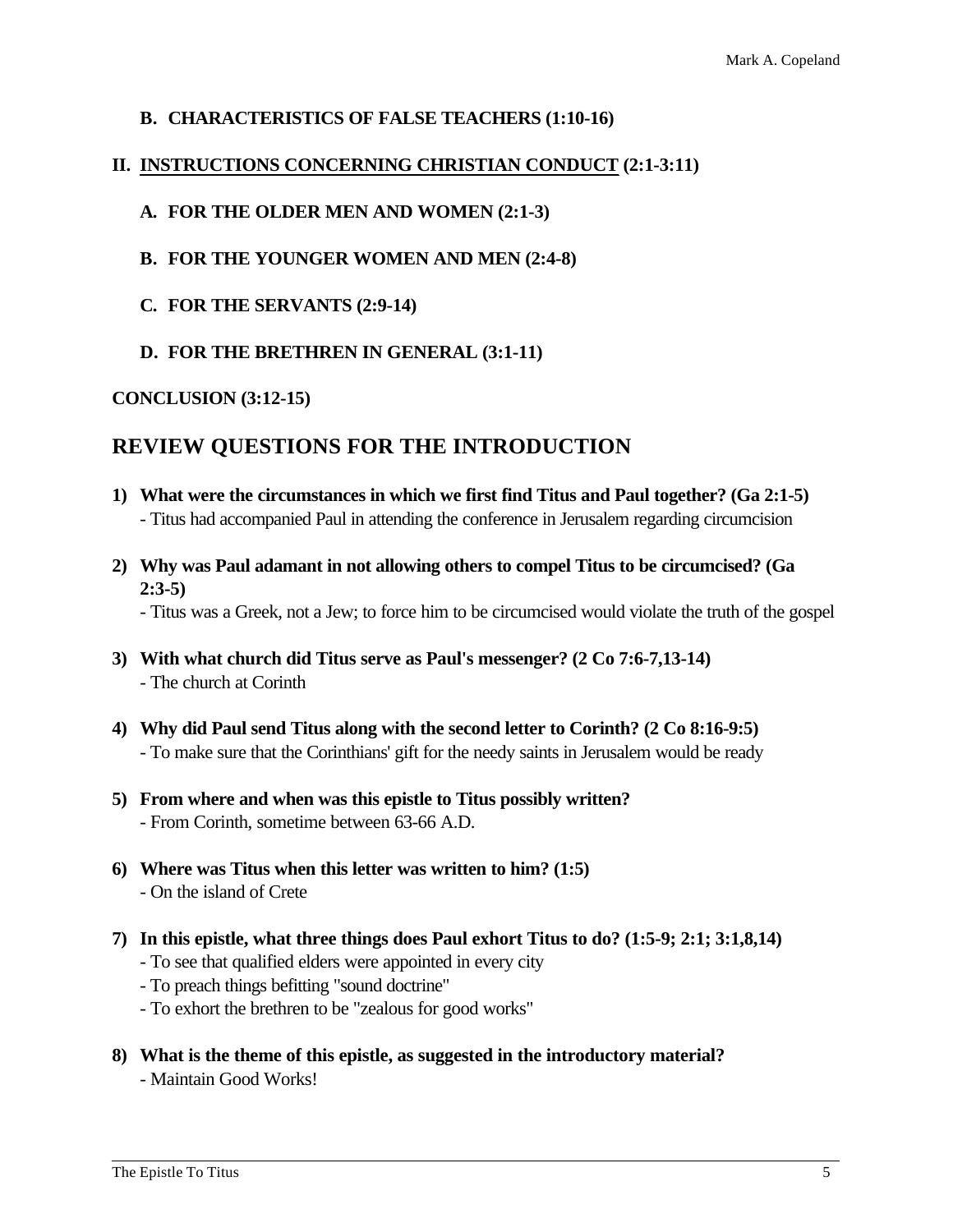- **9) What is proposed as the key verse?**
	- Titus 3:8

### **10) According to the outline above, what are the main points of this epistle?**

- Instructions concerning church organization
- Instructions concerning Christian conduct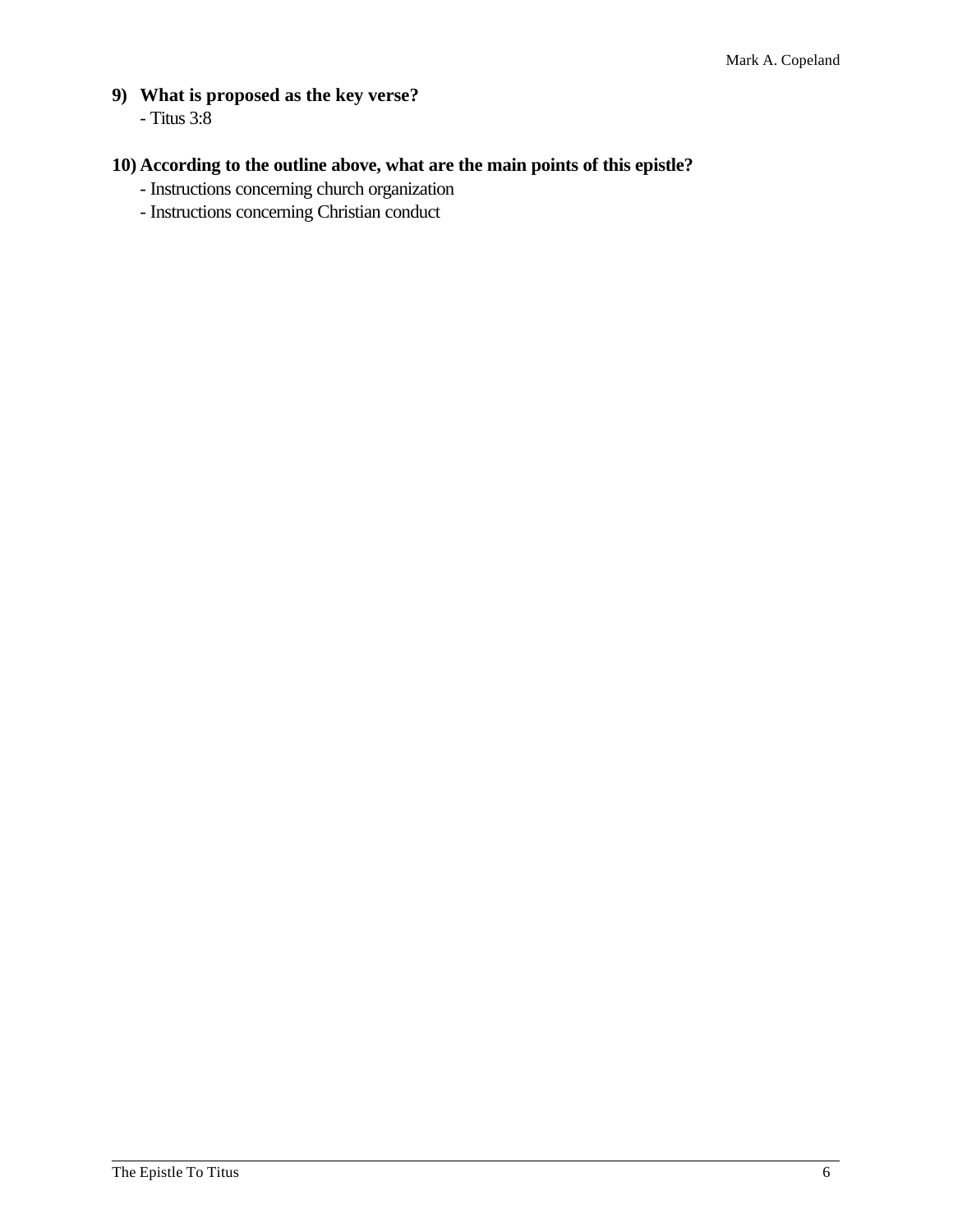# **The Epistle To Titus Chapter One**

# **OBJECTIVES IN STUDYING THIS CHAPTER**

1) To review the qualifications for elders in the church

2) To examine the work of elders related to the Word of God

## **SUMMARY**

Paul begins by identifying himself as a servant and an apostle whose service is according to the faith of God's chosen people and the truth which is according to godliness. It is also in hope of the eternal life promised by God before time began, and whose word is now being manifested through preaching. He then greets Titus as his "true son in the common faith", bestowing upon him grace, mercy and peace from God the Father and Jesus our Savior (**1-4**).

Paul quickly addresses the reason he left Titus in Crete, to set in order what things were lacking and to appoint elders in every city. To assist him in that task, Paul reviews the qualifications necessary for those who would be appointed as elders (**5-9**).

The last qualification for elders (being able to convict those who contradict) leads right into the final section of this chapter, in which Titus is told to sharply rebuke those of the circumcision who through insubordination and deceit had been subverting entire households, acting just like the characterization made by one of the ancient Cretan prophets. Motivated by dishonest gain, giving heed to Jewish fables and commandments of men, they became defiled even in their mind and conscience. These false teachers may have professed to know God, but by their works they denied Him and proved themselves unfit for every good work (**10-16**).

# **OUTLINE**

#### **I. INTRODUCTION (1-4)**

#### **A. FROM PAUL (1-3)**

- 1. A servant of God and apostle of Jesus Christ (**1a**)
- 2. According to... (**1b**)
	- a. The faith of God's elect
	- b. The acknowledgment of the truth which is according to godliness
- 3. In hope of eternal life, which God, who cannot lie... (**2-3**)
	- a. Promised before time began
	- b. In due time has manifested His Word
		- 1) Through preaching
		- 2) Which was committed to him according to the commandment of God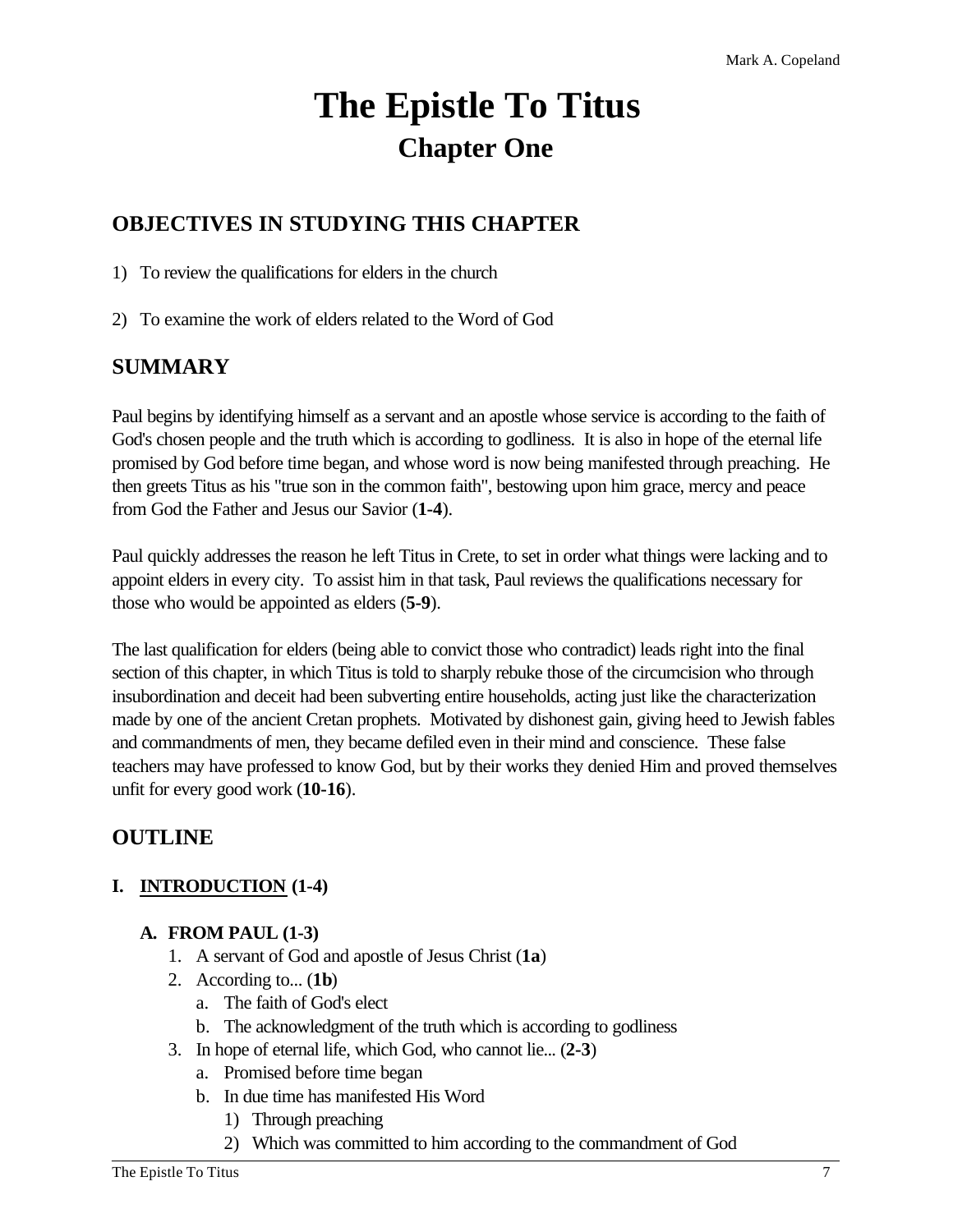#### **B. TO TITUS (4)**

- 1. His true son in their common faith (**4a**)
- 2. Grace, mercy and peace from God the Father and Jesus Christ our Savior (**4b**)

#### **II. CONCERNING ELDERS (5-9)**

#### **A. THE REASON TITUS WAS LEFT IN CRETE (5)**

- 1. To set in order the things that are lacking (**5a**)
- 2. To appoint elders in every city as Paul commanded him (**5b**)

#### **B. QUALIFICATIONS OF ELDERS (6-9)**

- 1. Positive qualifications
	- a. Blameless
	- b. The husband of one wife
	- c. Having faithful children not accused of dissipation or insubordination
	- d. Blameless as a steward of God
	- e. Hospitable
	- f. A lover of what is good
	- g. Sober-minded
	- h. Just
	- i. Holy
	- j. Self-controlled
	- k. Holding fast the faithful word as he has been taught
	- l. Able by sound doctrine to exhort and convict those who contradict
- 2. Negative qualifications
	- a. Not self-willed
	- b. Not quick-tempered
	- c. Not given to wine
	- d. Not violent
	- e. Not greedy for money

#### **III.CONCERNING FALSE TEACHERS (10-16)**

#### **A. THEIR CHARACTER (10-13a)**

- 1. Insubordinate (**10a**)
- 2. Idle talkers and deceivers, especially those of the circumcision (**10b-11**)
	- a. Whose mouths must be stopped
	- b. For they subvert whole households
	- c. For they teach things which they ought not, for the sake of dishonest gain
- 3. They live up to the estimation of one of Crete's own prophets: "Cretans are always liars, evil beasts, lazy gluttons." (**12-13a**)

#### **B. THEIR CONDEMNATION (13b-16)**

- 1. They are to be rebuked sharply (**13b-14**)
	- a. That they may be sound in the faith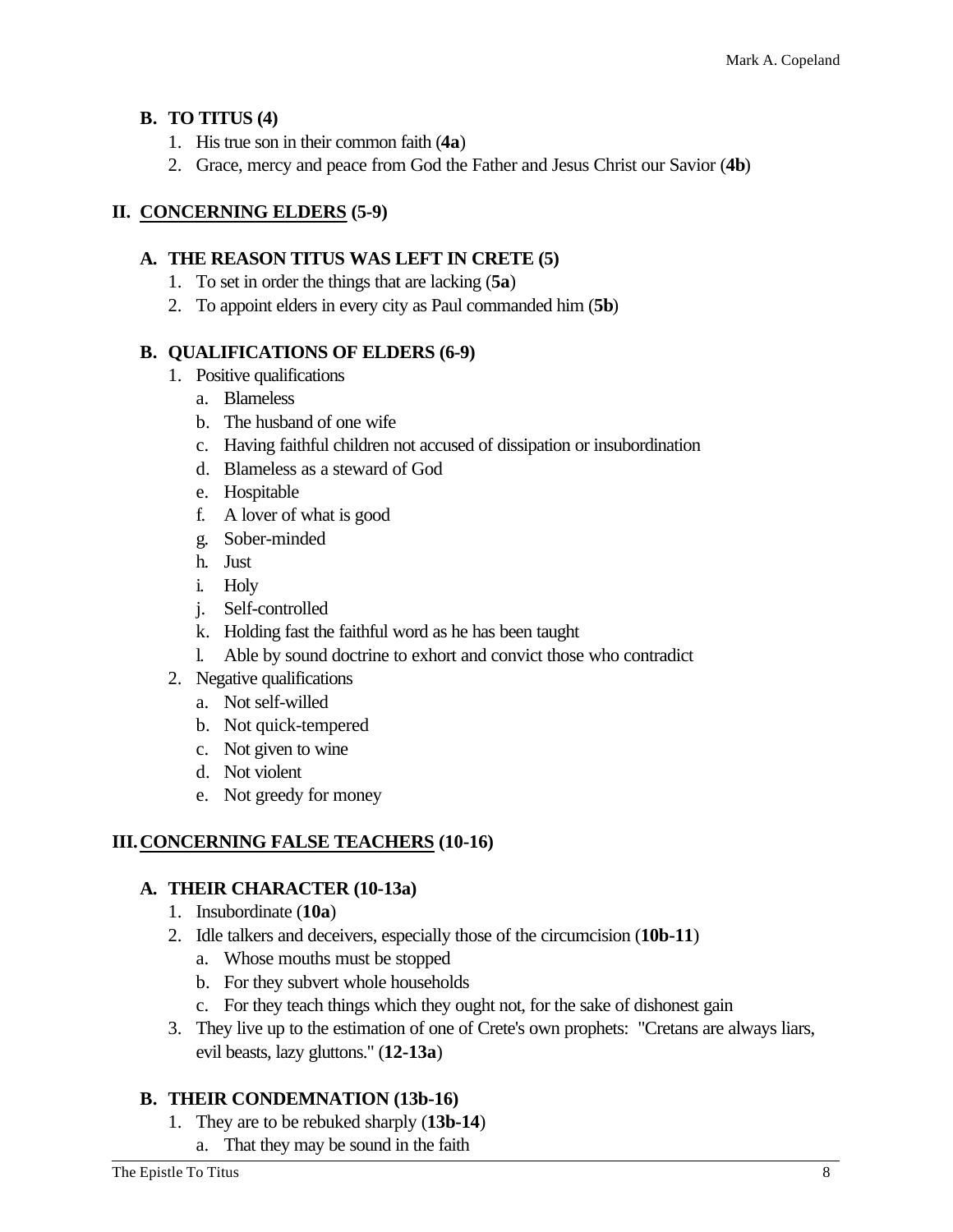- b. That they not give heed to Jewish fables and commandments of men
- 2. To the pure all things are pure... (**15**)
	- a. But to those who are defiled and unbelieving, nothing is pure
	- b. But even their mind and conscience are defiled
- 3. They profess to know God... (**16**)
	- a. But in works they deny Him
	- b. Being abominable, disobedient, and disqualified for every good work

# **REVIEW QUESTIONS FOR THE CHAPTER**

- **1) What are the main points of this chapter?**
	- Introduction (1-4)
	- Concerning elders (5-9)
	- Concerning false teachers (10-16)

#### **2) In keeping with what two things was Paul a servant of God and apostle of Jesus Christ? (1)** - The faith of God's elect

- The acknowledgment of the truth which is according to godliness

#### **3) What is said about eternal life and God's Word? (2-3)**

- Eternal life was promised before time began
- His Word was manifested in due time through preaching
- **4) How does Paul describe Titus? (4)**
	- My true son in our common faith
- **5) What were the two reasons Titus had been left in Crete? (5)**
	- To set in order the things that are lacking
	- To appoint elders in every city

#### **6) What are the positive qualifications for elders? (6-9)**

- Blameless, the husband of one wife, having faithful children not accused of dissipation or insubordination, blameless as a steward of God, hospitable, a lover of what is good, sober-minded, just, holy, self-controlled, holding fast the faithful word as he has been taught, able by sound doctrine to exhort and convict those who contradict
- **7) What are the negative qualifications for elders? (6-9)** - Not self-willed, not quick-tempered, not given to wine, not violent, not greedy for money
- **8) Who especially in Crete were insubordinate, idle talkers, and deceivers? (10)** - Those of the circumcision

#### **9) Why must their mouths be stopped? (11)**

- They were subverting whole households, teaching things they ought not, for dishonest gain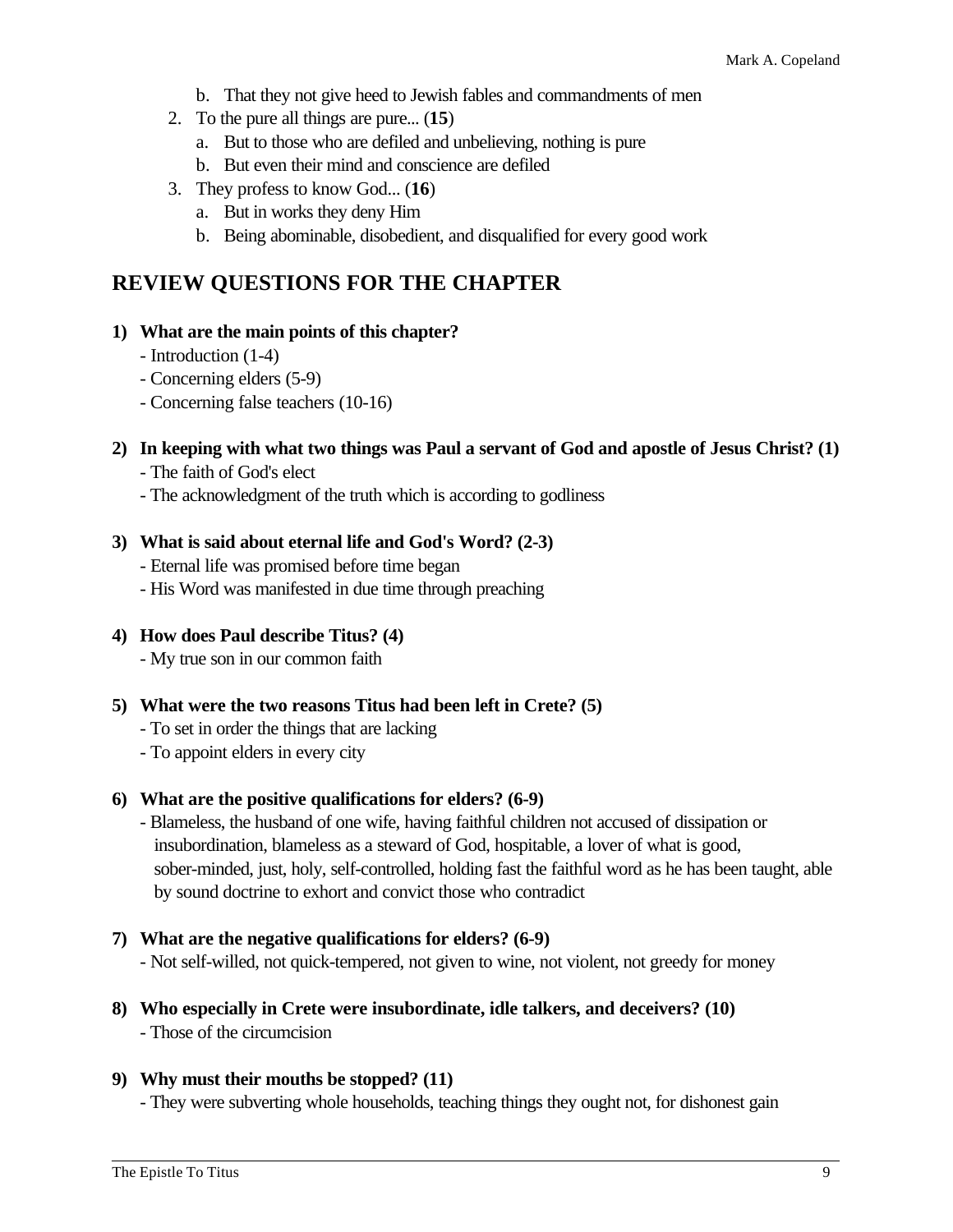#### **10) What had one of the Cretan prophets said? (12)**

- "Cretans are always liars, evil beasts, lazy gluttons."

#### **11) What was Titus to do with these false teachers? (13)**

- Rebuke them sharply

#### **12) What two reasons are given for extending such rebuke? (13-14)**

- That they may be sound in the faith
- That they not give heed to Jewish fables and commandments of men

#### **13) What is said of the pure? Of those who are defiled and unbelieving? (15)**

- All things are pure
- Nothing is pure; even their mind and conscience is defiled

#### **14) How did some who professed to know God actually deny Him? Why? (16)**

- In their works
- They were abominable, disobedient, and disqualified for every good work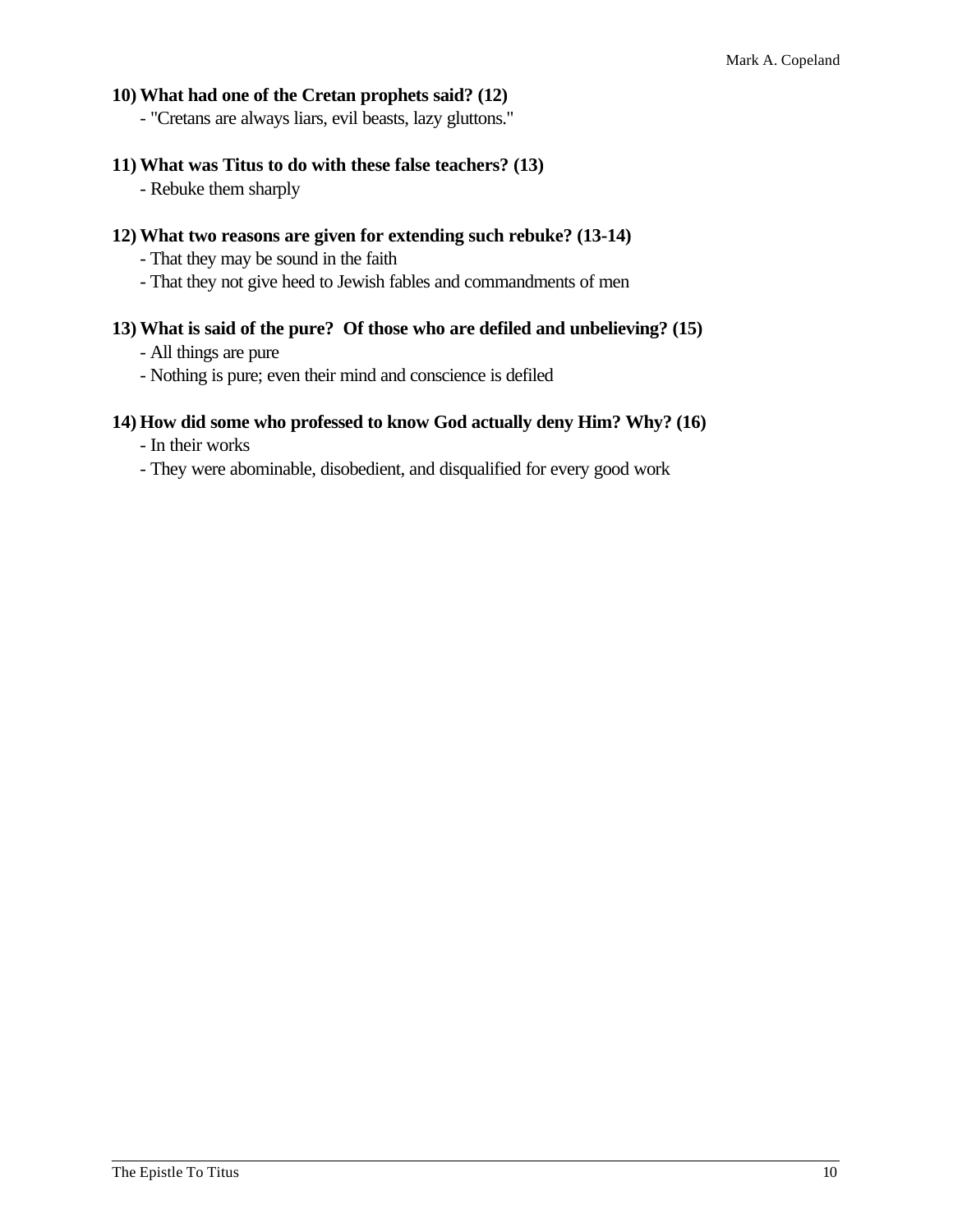# **The Epistle To Titus Chapter Two**

# **OBJECTIVES IN STUDYING THIS CHAPTER**

- 1) To note the various instructions pertaining to proper Christian conduct
- 2) To observe how the grace of God does not give us license to sin, but is designed to produce sober, righteous, and godly lives

## **SUMMARY**

Having reviewed the qualifications of elders and their work, Paul exhorts Titus to "speak the things which are proper for sound doctrine." Such things include the proper conduct expected of Christians, both male and female, young and old, and of those who are servants. Even Titus was to present himself as a pattern of good works for others to follow, which would also serve to silence any opponents of the faith (**1-10**).

Paul then writes of the grace of God that brings salvation to all men. This wonderful grace instructs us to deny ungodliness and worldly lusts, choosing instead to live soberly, righteously and godly. It also encourages us to look forward to the blessed hope we have related to the glorious appearing of Jesus Christ, who gave Himself to redeem us from every lawless deed and purify for Himself a special people who are zealous for good works. These things Titus was to teach with all authority, allowing none to despise him for doing so (**11-15**).

# **OUTLINE**

#### **I. INSTRUCTIONS CONCERNING CHRISTIAN CONDUCT (1-10)**

#### **A. THE OLDER MEN (1-2)**

- 1. Titus is to speak things proper for sound doctrine (**1**)
- 2. The older men are to be... (**2**)
	- a. Sober, reverent, temperate
	- b. Sound in faith, love, patience

#### **B. THE OLDER WOMEN (3-4a)**

- 1. In similar way they are to be reverent in behavior (**3a**)
	- a. Not slanderers
	- b. Not given to much wine
- 2. They are to be teachers of good things, and admonish the young women (**3b-4a**)

#### **C. THE YOUNG WOMEN (4b-5)**

1. They are to love their husbands and their children (**4b**)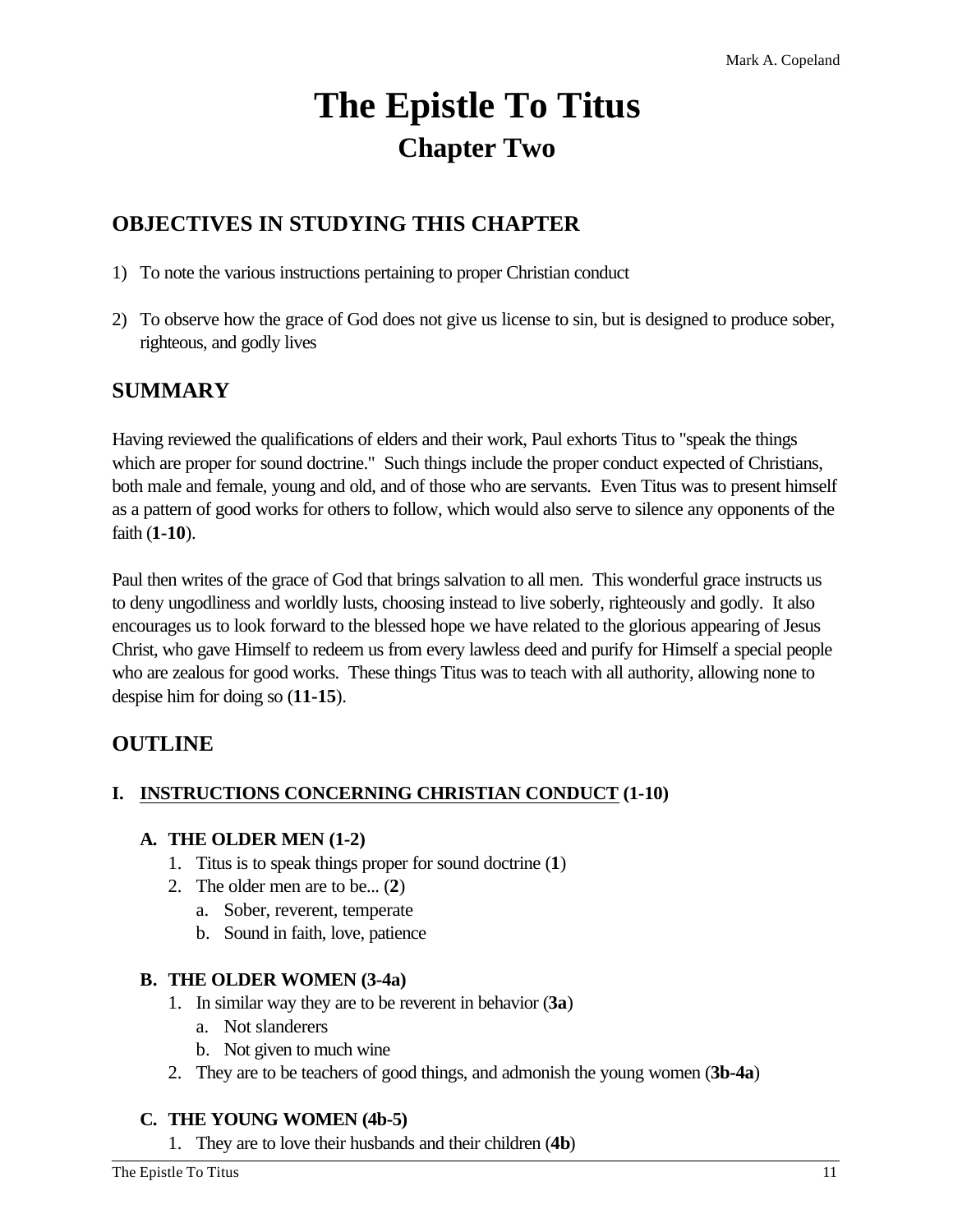- 2. They are to be... (**5**)
	- a. Discreet, chaste, homemakers

b. Good, obedient to their own husbands

...that the word of God may not be blasphemed

#### **D. THE YOUNG MEN (6-8)**

- 1. In a similar way they are to be sober-minded (**6**)
- 2. In all things Titus is to be a pattern of good works (**7a-8**)
	- a. In doctrine showing integrity, reverence, incorruptibility
	- b. With sound speech that cannot be condemned
		- 1) So that any opponent may be ashamed
		- 2) Having nothing evil to say of him

#### **E. THE SERVANTS (9-10)**

- 1. They are to be... (**9-10a**)
	- a. Obedient to their masters
	- b. Well pleasing in all things, not answering back
	- c. Not pilfering, but showing fidelity in all things
- 2. So they can adorn the doctrine of God in all things (**10b**)

#### **II. THE INSTRUCTION OF THE GRACE OF GOD (11-15)**

#### **A. THE GRACE OF GOD HAS APPEARED (11)**

- 1. That which brings salvation (**11a**)
- 2. It has appeared to all men (**11b**)

#### **B. THE GRACE OF GOD TEACHES US (12-14)**

- 1. To deny ungodliness and worldly lusts (**12a**)
- 2. To live soberly, righteously, and godly in the present age (**12b**)
- 3. To look for the blessed hope and glorious appearing of our great God and Savior Jesus Christ (**13**)
	- a. Who gave Himself for us (**14a**)
	- b. That He might...
		- 1) Redeem us from every lawless deed (**14b**)
		- 2) Purify for Himself His own special people, zealous for good works (**14c**)

#### **C. TITUS' RESPONSIBILITY (15)**

- 1. Speak these things, exhort, and rebuke with all authority (**15a**)
- 2. Let no despise him (**15b**)

## **REVIEW QUESTIONS FOR THE CHAPTER**

#### **1) What are the main points of this chapter?**

- Instruction concerning Christian conduct (1-10)
- The instruction of the grace of God (11-15)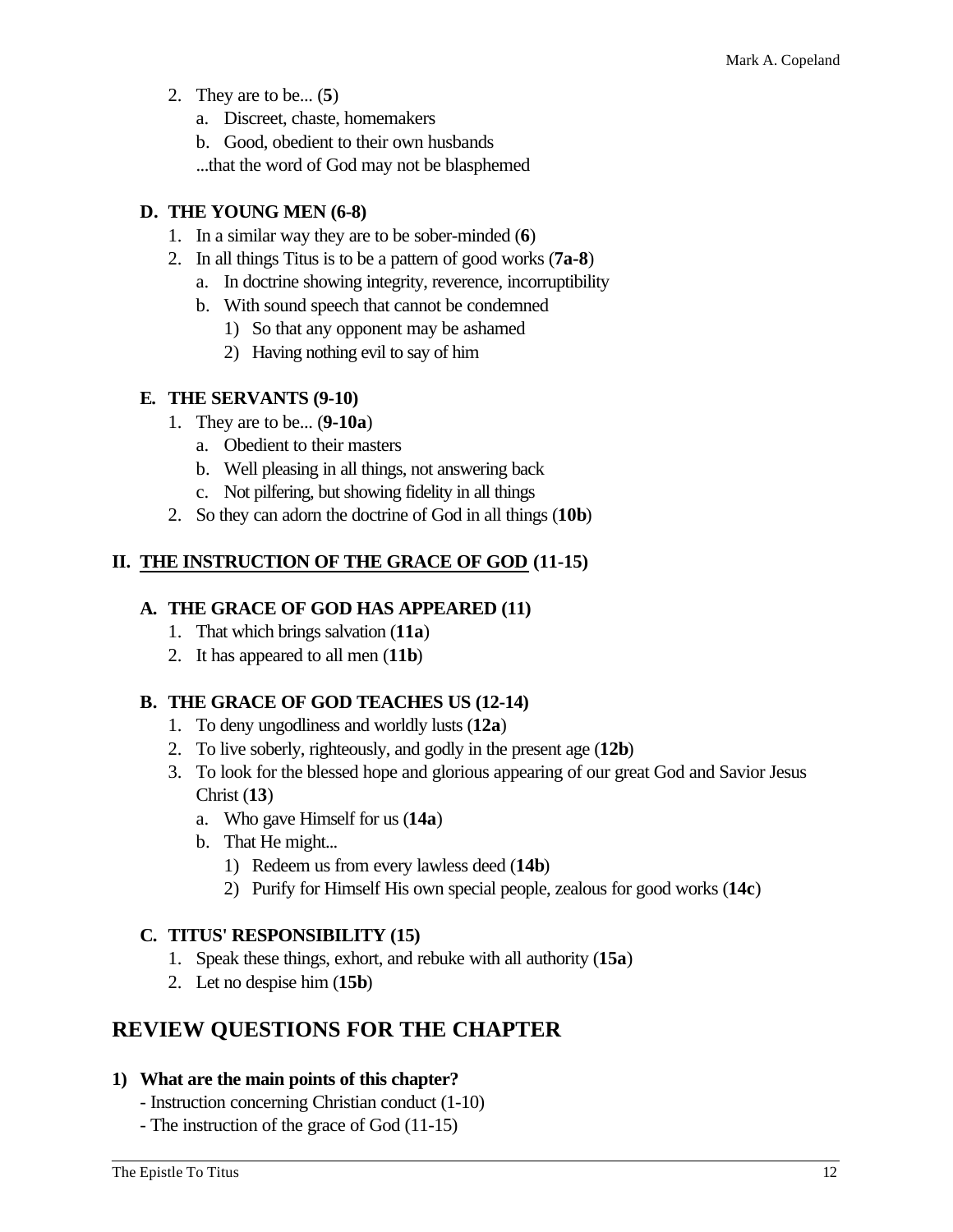- **2) What was Titus expected to speak? (1)**
	- Things which are proper for sound doctrine
- **3) What was expected of the older men? (2)**
	- To be sober, reverent, temperate, sound in faith, in love, in patience
- **4) What was expected of the older women? (3-4)**
	- To be reverent, not slanderers, not given to much wine
	- To be teachers of good things, admonishing the young women
- **5) What was expected of the younger women? (4-5)**
	- To love their husbands, to love their children
	- To be discreet, chaste, homemakers, good, obedient to their own husbands
- **6) Why were the younger women to behave this way? (5)** - That the word of God may not be blasphemed
- **7) What was Titus to exhort the young men? (6)** - To be sober-minded

#### **8) What was Titus expected to do? (7-8)**

- To be a pattern of good works
- To show integrity, reverence and incorruptibility in his doctrine
- To have sound speech that cannot be condemned

#### **9) What was expected of those who were servants? (9-10)**

- To be obedient to their masters
- To be well pleasing in all things
- Not to answer back, not pilfering, but showing fidelity

#### **10) By behaving this way, what were the servants actually doing? (10)**

- Adorning the doctrine of God our Savior in all things

#### **11) What does the grace of God teach us? (11-13)**

- To deny ungodliness and worldly lusts
- To live soberly, righteously, and godly in the present age
- To look for the blessed hope and glorious appearing of our great God and Savior Jesus Christ

#### **12) Why did Jesus give Himself for us? (14)**

- To redeem us from every lawless deed
- To purify for Himself His own special people, zealous for good works

#### **13) How was Titus to speak these things? (15)**

- By exhorting and rebuking with all authority, letting no one despise him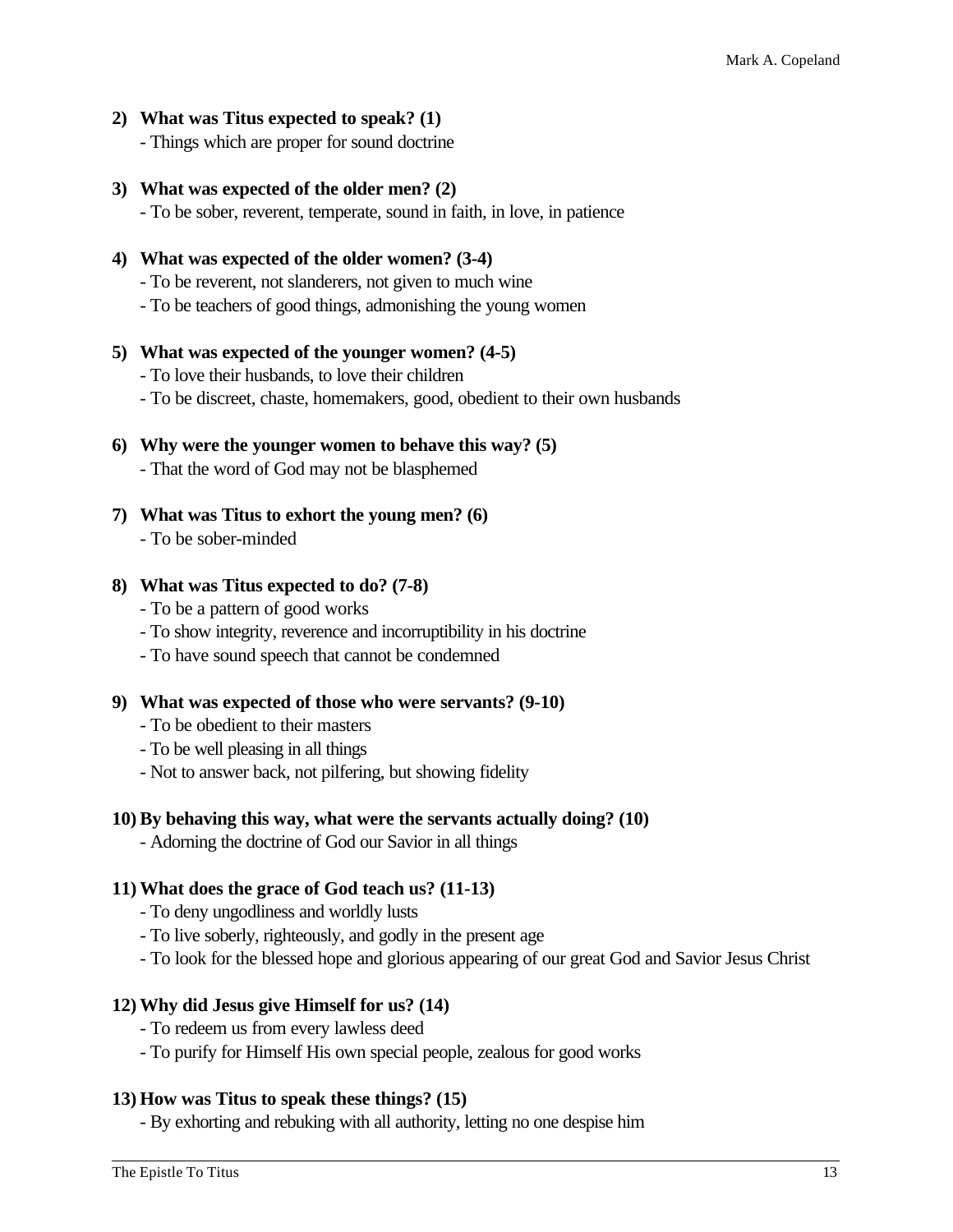# **The Epistle To Titus Chapter Three**

# **OBJECTIVES IN STUDYING THIS CHAPTER**

- 1) To review responsibilities Christians have toward those in authority and others in general
- 2) To consider how one is saved by God's mercy, through the washing of regeneration and renewal of the Holy Spirit
- 3) To notice the emphasis on being careful to maintain good works, while avoiding things that are unprofitable and useless (including some individuals)

# **SUMMARY**

In this final chapter Paul instructs Titus to remind the brethren concerning their duties toward those in authority and men in general (**1-2**). Exhortations to gentleness and humility toward all men is made with a reminder that we too were once like those in the world (**3**). We have been saved, not by our own works of righteousness, but by the mercy of God who saved us through the washing of regeneration and renewing of the Holy Spirit (**4-5**). The Spirit has been poured out abundantly on us, so that we who are justified might become heirs according to the hope of eternal life (**6-7**). Paul also wants Titus to affirm constantly that those who have believed in God should be diligent in their good works (**8**). At the same time, foolish disputes and divisive men are to be avoided, for such are unprofitable and useless (**9-11**).

The epistle closes with personal remarks and greetings. Titus is encouraged to come to Nicopolis as soon as Artemas or Tychicus have arrived, for Paul has chosen to winter there (**12**). In the meantime, Titus is to send Zenas and Apollos on their journey with haste (**13**). Yet another exhortation is given to have the brethren learn to maintain good works, meeting urgent needs, so they may not be unfruitful. Paul then passes along greetings to Titus from those with him, and sends similar greetings to those who love the brethren (**13-14**). A final benediction regarding grace ends the letter (**15**).

# **OUTLINE**

#### **I. INSTRUCTIONS FOR THE BRETHREN IN GENERAL (1-11)**

#### **A. CONCERNING PROPER CONDUCT (1-2)**

- 1. Toward those in authority (**1**)
	- a. Be subject to and obey rulers and authorities
	- b. Be ready for every good work
- 2. Toward all men (**2**)
	- a. Speak evil of no one
	- b. Be peaceable, gentle, showing humility to all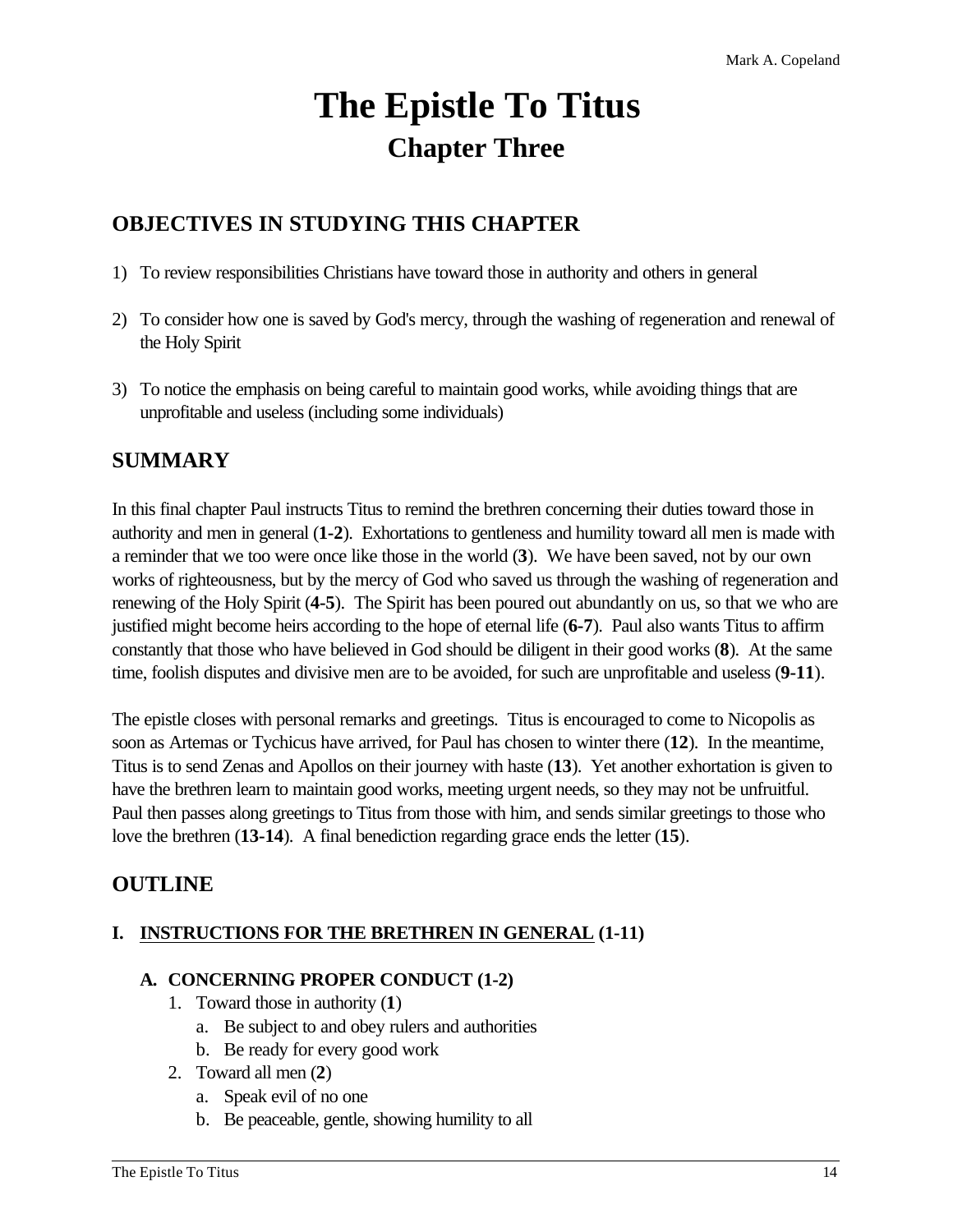#### **B. REASONS TO HEED SUCH EXHORTATIONS (3-11)**

- 1. In view of our past conduct (**3**)
	- a. We were once foolish, disobedient and deceived
	- b. We served various lust and pleasures
	- c. We lived in malice and envy, hateful and hating one another
- 2. In view of our salvation (**4-7**)
	- a. We were saved according to God's kindness, love and mercy, not by works of righteousness which we have done (**4-5**)
	- b. We were saved through the washing of regeneration and renewing of the Holy Spirit (**5-7**)
		- 1) Whom God poured out abundantly through Jesus our Savior
		- 2) That being justified by grace we should become heirs according to the hope of eternal life
- 3. In view of what is good and profitable (**8**)
	- a. Those who have believed in God should be careful to maintain good works
	- b. This is a faithful saying, and should be affirmed constantly
- 4. In view of what is unprofitable and useless (**9-11**)
	- a. Foolish disputes, genealogies, contentions, and strivings about the law are to be avoided (**9**)
	- b. A divisive man is to be rejected after two admonitions (**10-11**)
		- 1) For such is warped and sinning
		- 2) And is self-condemned

#### **II. CONCLUDING REMARKS (12-15)**

#### **A. FINAL INSTRUCTIONS (12-14)**

- 1. To meet him at Nicopolis, after the arrival of Artemas or Tychicus (**12**)
- 2. To send Zenas and Apollos on their journey with haste, lacking nothing (**13**)
- 3. To aid others in learning to maintain good works, meeting urgent needs, so as not to be unfruitful (**14**)

#### **B. FINAL GREETINGS, AND A PRAYER (15)**

- 1. Greetings from those with Paul
- 2. Greetings to those who love the brethren in the faith
- 3. Grace be with you all. Amen.

# **REVIEW QUESTIONS FOR THE CHAPTER**

#### **1) What are the main points of this chapter?**

- Instructions for the brethren in general (1-11)
- Concluding remarks (12-15)

#### **2) What are the responsibilities of Christians toward rulers and authorities? (1)**

- To be subject to them, to obey, to be ready for every good work